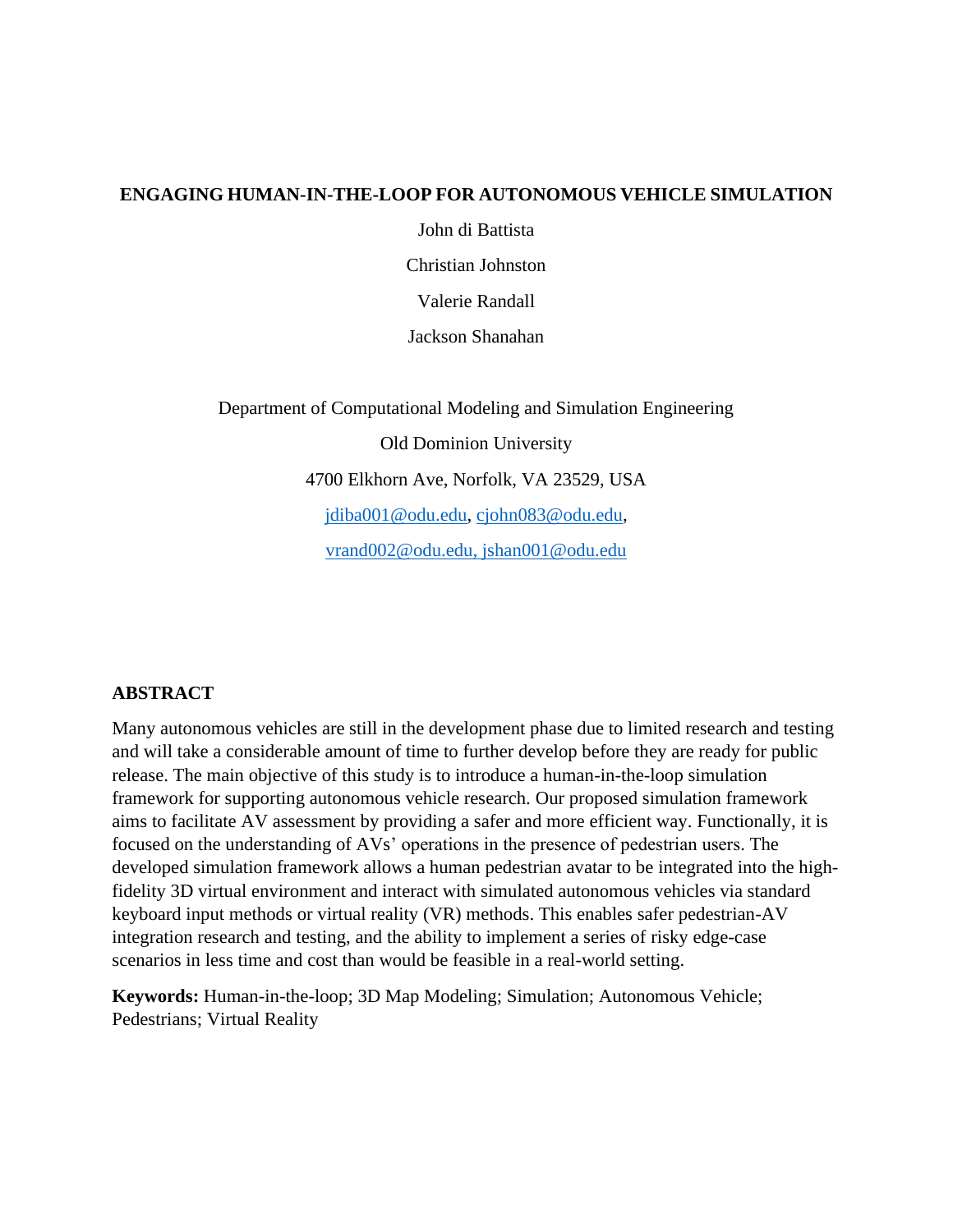# **1 INTRODUCTION**

# **1.1 Project Overview**

The majority of research on autonomous vehicles to date has been primarily focused on the development of collision avoidance algorithms based on pedestrian behavior [1] and vehicle recognition or detection systems [2, 3]. These existing studies are invaluable and offer important references for planning and controlling AVs. However, there is an urgent need for safer, higher fidelity models and increased quality of testing procedures used in AV research. The present project fills that gap by developing a human-interactive AV simulation modeled after the Old Dominion University (ODU) campus. This simulation is also considered a high-fidelity model as it includes intersections, traffic lights, street signs, crosswalks, sidewalks, and major landmarks of the campus, all textured and modeled to scale. While the user can interact with the simulation via conventional keyboard input methods, the simulation also has the capability to incorporate a VR headset if desired, which further increases the fidelity and overall experience for the user. This simulation will be used specifically for future experimentation and research on autonomous vehicles and their interactions with pedestrians.

# **1.2 Related Works**

Pedestrian-based AV simulation research is limited. However, some recent literature researched AV reliability in agent-based simulations [4]. With respect to pedestrian and AV interactions within a simulated environment, Pratticò *et al*. (2021) discussed their work in comparing various augmented reality interfaces and assessing the AV-to-pedestrian communication within them by developing a VR simulation and conducting a user study [5]. Nacu *et al.* (2018) has also conducted work with autonomous vehicles, specifically with electric vehicles and their AI systems, using MATLAB's Simulink to run the environment [6]. Their aim during these tests was to evaluate the vehicles' energy management rather than the interaction between the vehicles and pedestrians. Much like our team's work, students at Tallinn University of Technology (TalTech), Estonia [7], discuss the simulation of an AV shuttle they created that incorporates a virtual environment with certain fidelity constraints. The main factor that sets our team apart is that our project focuses on developing a pedestrian test module within a realistic virtual environment that will allow for safer and more efficient analysis and testing.

# **2 METHODOLOGY**

## **2.1 Research Objectives**

The following are objectives that our simulation fulfills to provide an efficient and effective testing environment for autonomous vehicle research: develop a high-fidelity virtual environment, allow a human user to sense and interact with an autonomous vehicle and vice versa within a driving simulator, and enable the user to interact with the simulation via virtual reality methods. Emphasis is placed on the interaction of the human-pedestrian and the autonomous vehicles within the simulation.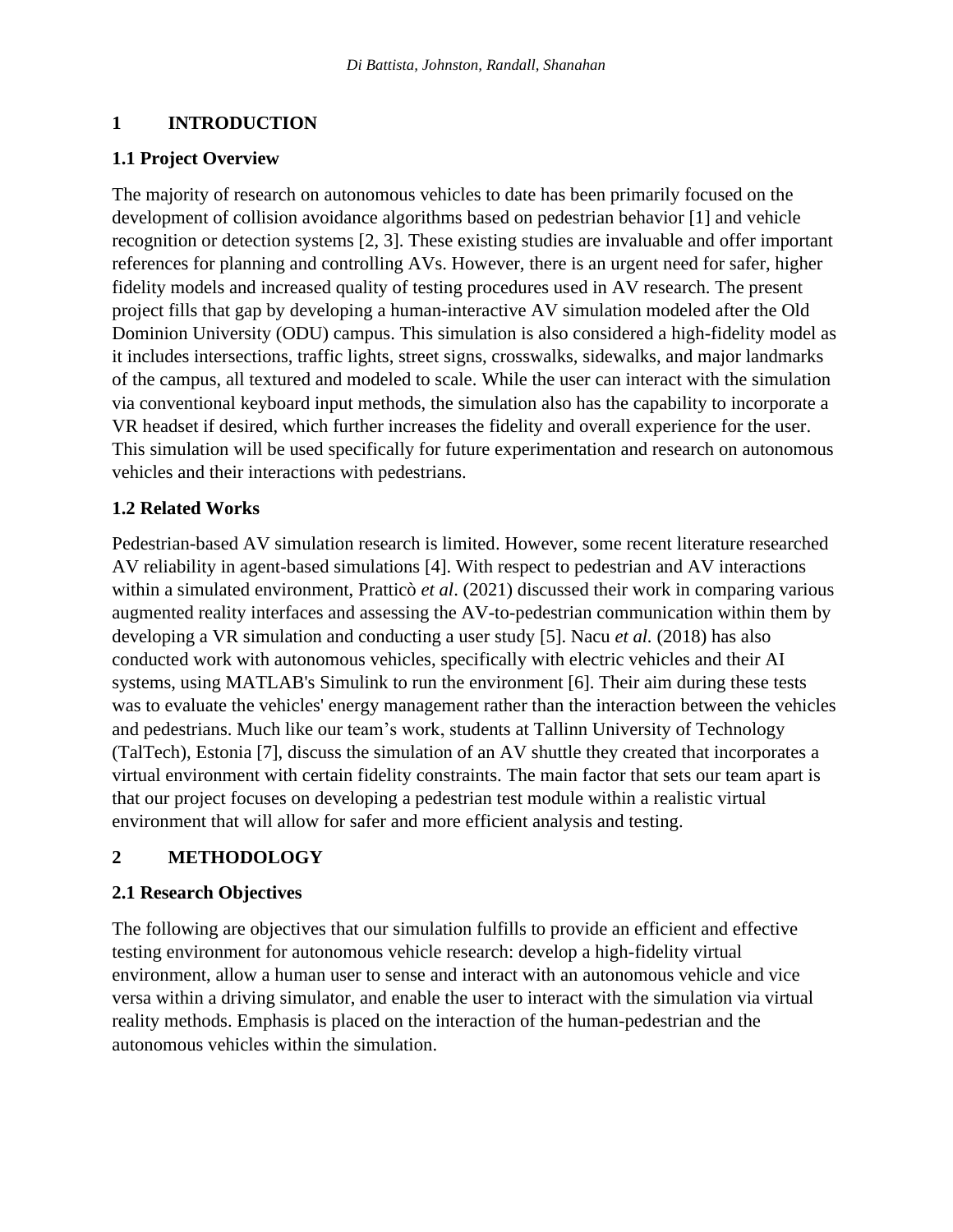## *2.1.1 The Development of High-Fidelity Virtual Environment*

The developed 3D map environment visualizes the roads along the perimeter of the Old Dominion University campus. This road network is comprised of Hampton Blvd,  $43^{\text{rd}}$  St, Powhatan Ave, 49<sup>th</sup> St, Elkhorn Ave, and surrounding side streets in Norfolk, Virginia, USA. The major landmarks of the campus are modeled to scale and textured to match their real-life counterparts. These landmarks include the Chartway Arena, the Darden Education Building, the Barry Art Museum, the Chemistry Building, the Engineering and Computational Sciences Building, the Oceanography Building, the Norfolk Fire Department Station 7, the townhouses along 43rd St, and the campus's parking garages. Detailing to increase fidelity was also added, including but not limited to trees, signs, fences, and road markings. Figure 1 shows a snapshot of Hampton Blvd within the virtual environment taken during the map's development.



**Figure 1. Hampton Blvd-43rd St Intersection within the Developed Virtual Environment.**

## *2.1.2 Enabling Human Users and AV Recognition*

Programming for autonomous vehicles and a human test module were implemented to allow a pedestrian to be integrated into the virtual environment so that they can interact with the autonomous vehicles and vice versa. The sensors of the simulated vehicle recognize traffic lights, stop signs, and human pedestrians and respond appropriately to each stimulus. The human user can also sense and interact with its surroundings and simulated vehicles.

## *2.1.3 Virtual Reality Interaction*

To increase fidelity even further, a virtual reality component was added so that the user can visualize and interact with the simulated environment through a VR headset. This headset allows the user to view the environment and walk around using motion tracking capabilities. The headset can track the user's head and body movement as they walk around or look around in the real world and relay it to the simulation in real-time.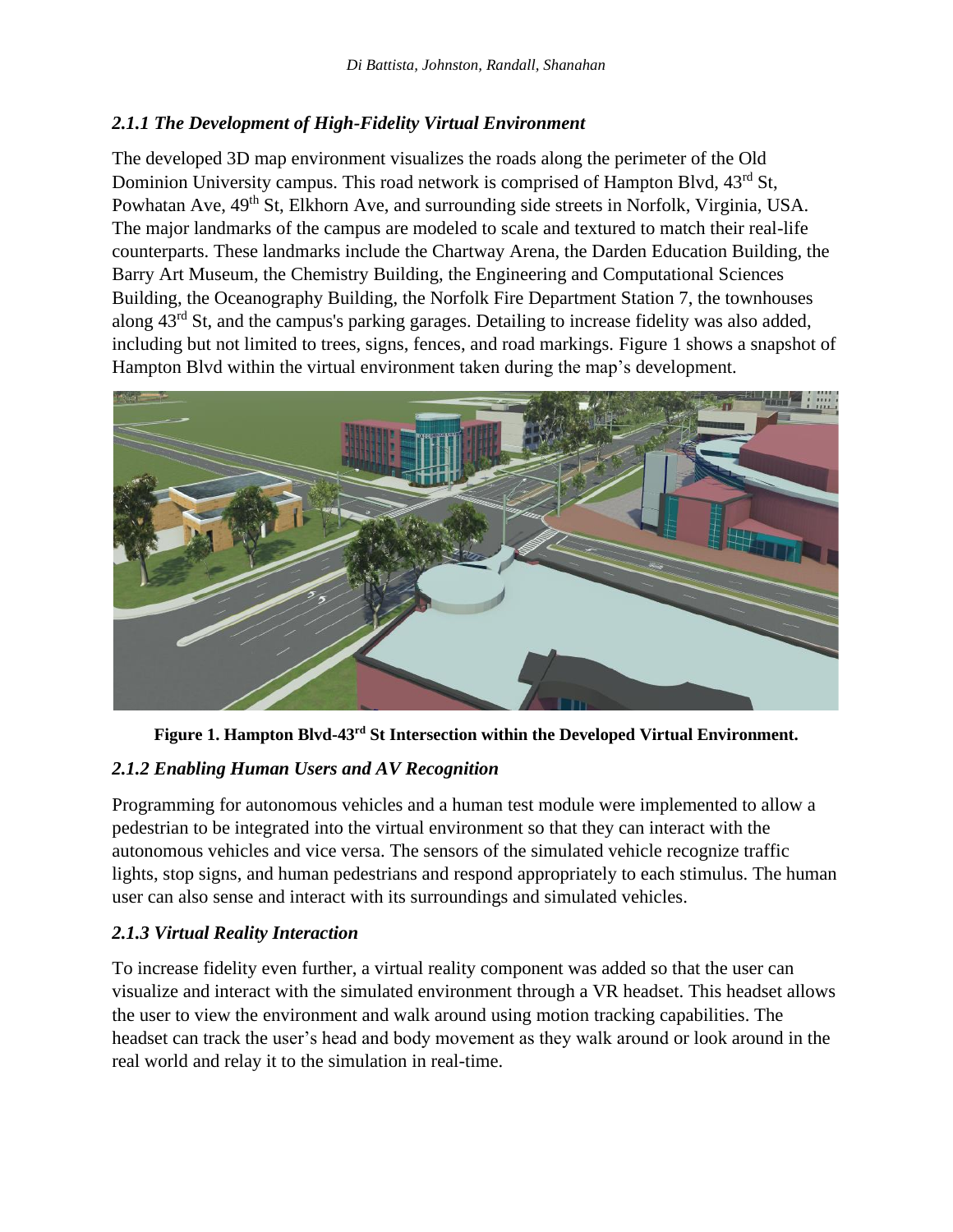#### **3 SIMULATION FRAMEWORK DESIGN AND DEVELOPMENT**

Our simulation framework can be broken down into three major components: the 3D map, the AV simulation, and the virtual reality component. Each component was developed using different open-source software that required successful integration before moving on to the next step. Figure 2 shows an overview of the simulation framework design. First, the 3D map environment was created using MATLAB RoadRunner [8] and Geographical Information System (GIS) data [9] to lay the road networks. To further increase the fidelity of the map, 3D models of major campus landmarks were developed and textured using Blender [10] and imported into RoadRunner. From there, the 3D map was imported into CARLA [11] and further refined. Next, the simulated autonomous vehicle and human avatar were added to the simulation. Finally, virtual reality capabilities were added using the Unreal Engine (UE4) [12] and Oculus Quest 2 [13].





## **3.1 3D Map Development**

The 3D map and traffic environment were created using MATLAB RoadRunner. This software allows the developer to design three-dimensional traffic scenes by including built-in assets such as road networks, road signs, road markings, trees, sidewalks, and more. It also has capabilities to simulate automated driving systems by outlining traffic patterns and road network logic for autonomous driving simulators to use in the future.

## *3.1.1 GIS Data*

To ensure that our map's road networks, elevation mapping, and landmark locations were as true to life as possible, our team imported GIS data from the U.S. Geological Survey (USGS) into RoadRunner to serve as a baseline for where the roads and developed 3D models should be placed. USGS offers point cloud data, aerial imaging, and elevation maps of different areas of the US. The point cloud data and elevation mapping of Norfolk, VA were overlayed on the map and acted as a template for us to match the roads and models accordingly. Figure 3 shows a snapshot of the point cloud data overlayed on top of the map developed in RoadRunner.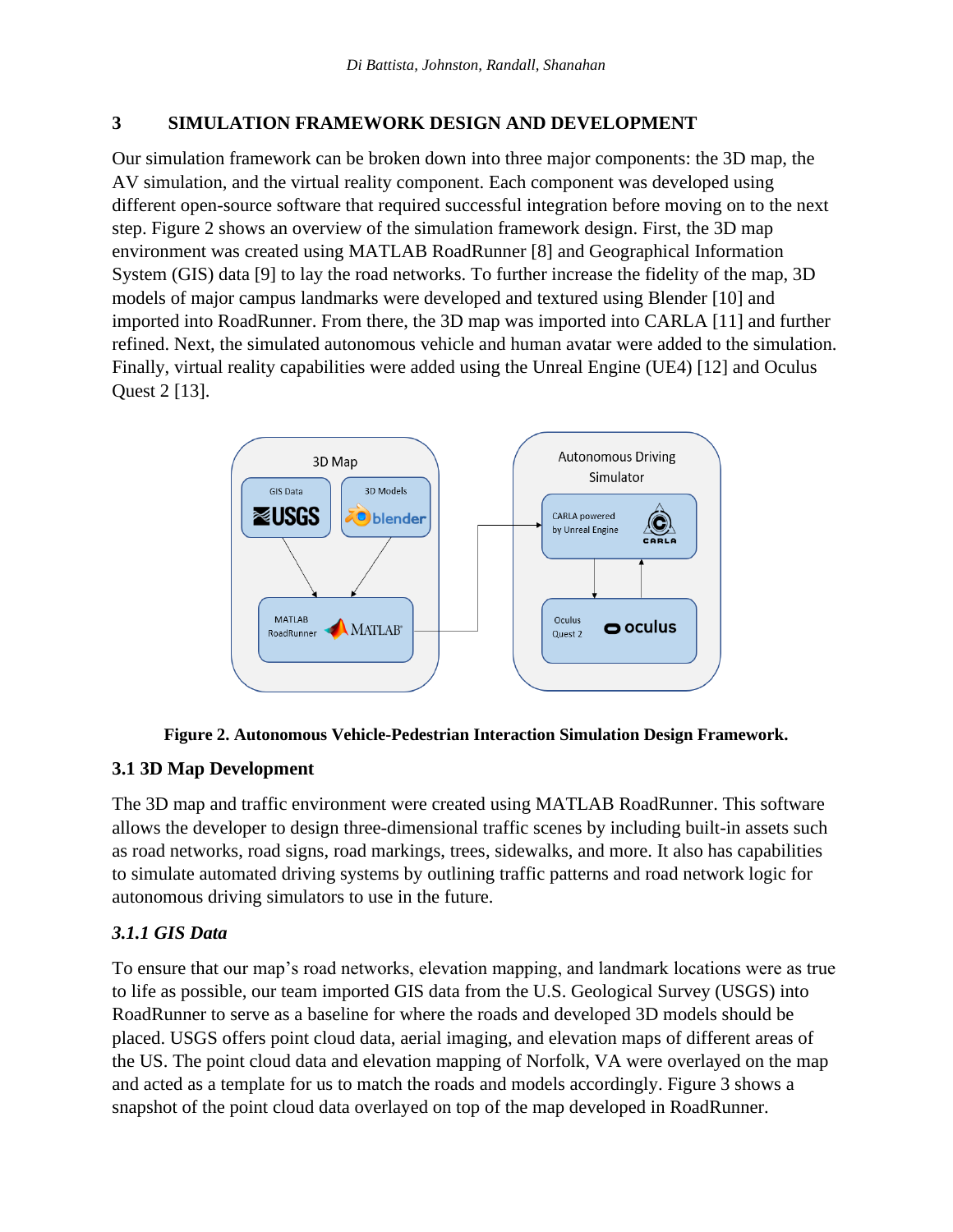This allowed us to confidently model the roads and buildings of Old Dominion University with a higher degree of accuracy. Traffic rules and desired lane behavior were also defined within RoadRunner to be used later for AV simulation purposes.



**Figure 3. Point Cloud Data from USGS overlayed on RoadRunner Map.**

#### *3.1.2 3D Modeling*

The 3D models of campus landmarks were developed in Blender and later imported into RoadRunner once fully developed and textured. The modeling began with an initial physical assessment of each building which included taking photographs and approximating real-world measurements using a laser range finder. Then, a reference structure was created in Blender using photogrammetry and google earth images. An example of one of the developed reference structures can be seen in Figure 4. From there, finer detail geometry was modeled around the reference structure and textured to match the photographs taken previously. The completed model was then exported as an .fbx file to be imported into RoadRunner.



**Figure 4. Reference Structure of Darden Education Building Developed in Blender.**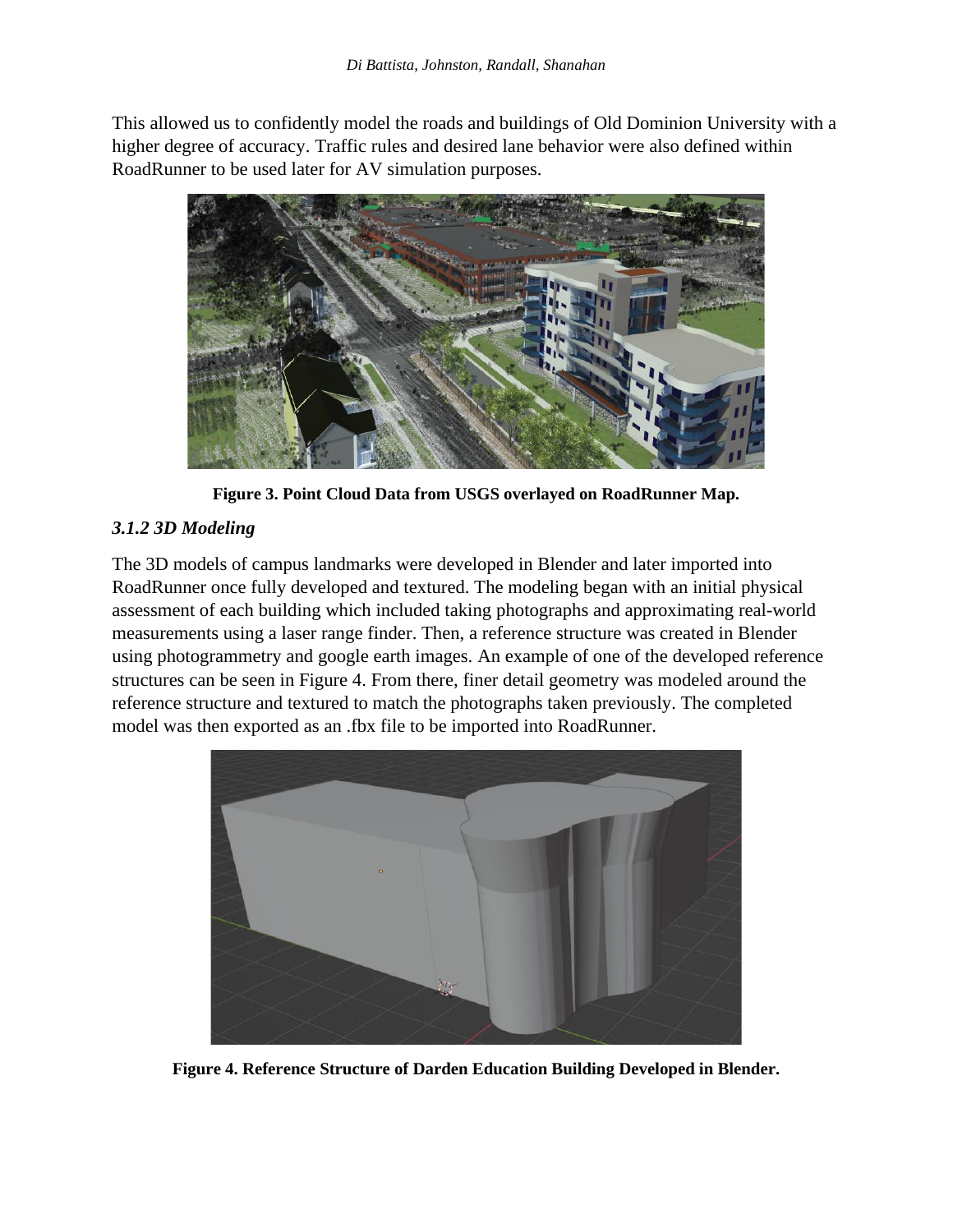## *3.1.3 Modeling Traffic and Roadway Components*

Once the road networks were laid out using the GIS data and the surrounding buildings were modeled, imported, and placed in their respective locations, traffic and roadway components were then programmed to be used later for the driving simulator. These traffic and roadway components were implemented using OpenDRIVE, a functionality of RoadRunner that describes a road network's logic. This road network logic is exported as an .xodr file with the finalized map and defines traffic rules for the autonomous vehicles within the simulation to follow.

## **3.2 AV Simulation Development**

The AV simulation was developed using CARLA powered by the Unreal Engine. After developing the 3D map and traffic environment using MATLAB RoadRunner, the .fbx file containing the map and the .xodr file containing the road logic were both imported into CARLA. Once the map was imported and normalized, functionality for the autonomous vehicle and human interaction components were added.

## *3.2.1 Autonomous Vehicles*

CARLA has built-in functionalities to program autonomous vehicles. We utilized this built-in functionality and implemented multiple spawn points for AVs to be generated throughout the road network to simulate high traffic flow areas. These autonomous vehicles followed the traffic patterns that were programmed previously in MATLAB RoadRunner. We were also able to access CARLA's manual driving control script using a python terminal. This script allowed the user to take over the vehicle's movement using the W-A-S-D keys or arrow keys rather than having the vehicle follow the programmed traffic patterns. The user can toggle between autonomous and manual control as they see fit.

## *3.2.2 Human Avatar*

Once the autonomous vehicles were implemented and responding appropriately, our team edited CARLA's base script for the AV's manual control to implement the pedestrian. At this point of development, the user can move the human avatar to interact with the AVs and surrounding environment by using either the arrow keys or W-A-S-D keys as conventional input methods of movement. The avatar also has the ability to run by pressing and holding the shift key or jump by pressing down the spacebar.

# **3.3 Virtual Reality Development**

Virtual reality capabilities were programmed to increase the simulation immersion and allow the human avatar to interact with the virtual environment and simulated vehicles using the Oculus Quest 2. A custom VR pawn, which is comprised of the avatar, viewport, controls, and input functions, is imported into the editor with the motion capture and controller inputs configured. Once the VR pawn is imported, the program can be compiled, launched, and streamed to the headset. The user can move their avatar within the simulation by utilizing the motion tracking capability of the headset to pan the camera when they look in a specific direction and move when they walk around in the real world.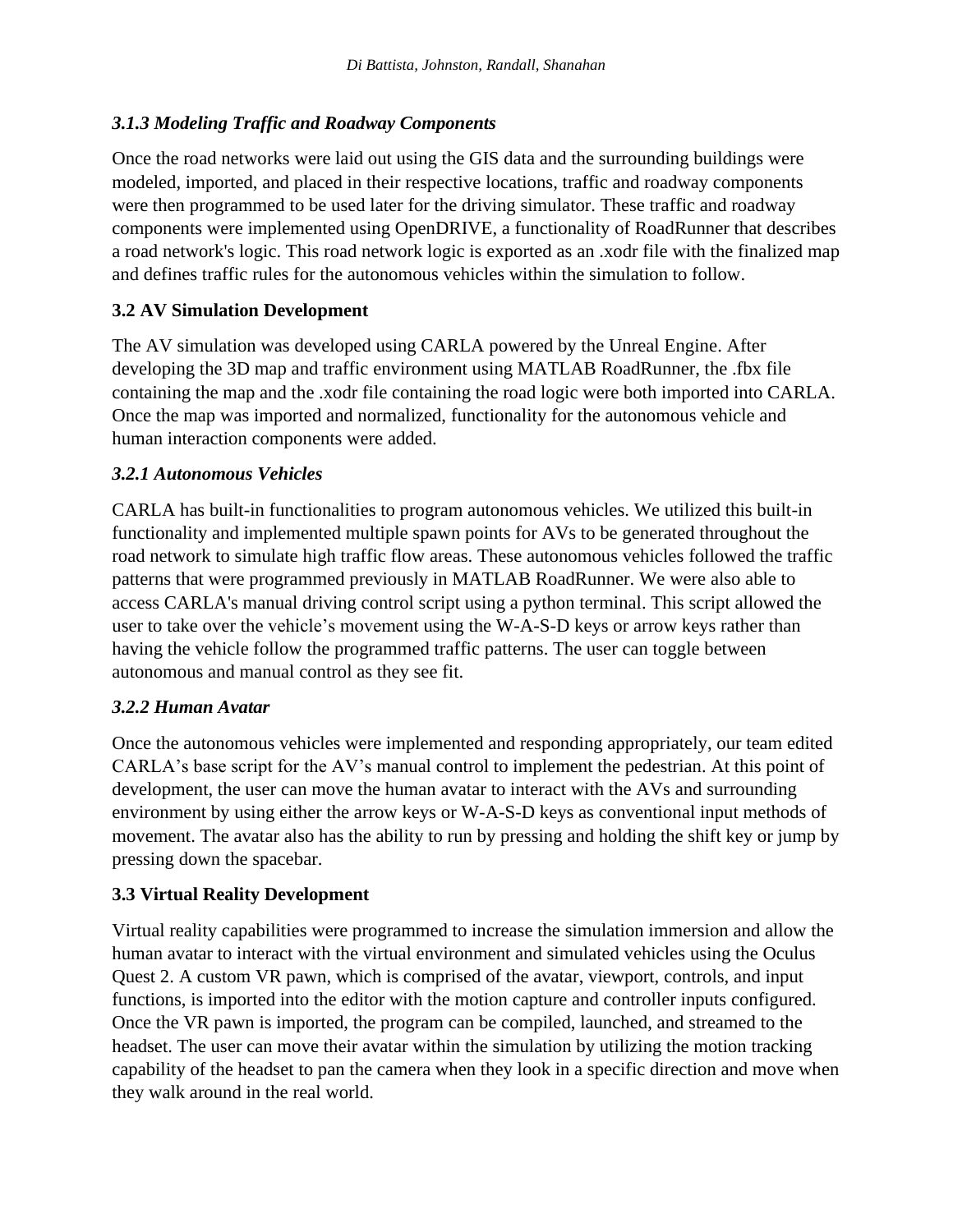## **4 TESTING AND VALIDATION**

The success of this simulation was assessed in the following categories: autonomous vehicle capabilities, human avatar capabilities, virtual reality capabilities, and the validity/fidelity of the overall simulation. Since fidelity is subjective, we determined that comparing the models of major landmarks around the campus to their real-world counterparts would be the best course of action to validate their fidelity.

## **4.1 AV Incorporation**

When testing the capabilities of the autonomous vehicle, we were mainly interested in the ability of the AV to respond to the programmed driving paths as well as to the traffic lights and signs at each intersection. To assess this, the following test cases were implemented.

## *4.1.1 Driving Path Response*

Testing the ability of the AVs to respond to the driving paths was reasonably straightforward. In this case, we ran the simulation and assessed whether the cars drove within the simulation according to the road network logic. The vehicles responded appropriately to the programmed logic, so this test was considered a success.

# *4.1.2 Traffic Light Intersections*

Traffic lights were modeled and programmed at the intersections along Hampton Blvd. These intersections consist of  $43^{\text{rd}}$  St, W  $45^{\text{th}}$  St, W  $47^{\text{th}}$  St, and W  $49^{\text{th}}$  St. To test the AVs' response to the traffic lights, we toggled the timing of the lights to see if the vehicle reacted appropriately despite the length of the interval between light changes. The vehicle should drive at the green light, slow down at the yellow light, and stop at the red light. The vehicles responded appropriately to the various light signals, so this test was considered a success.

## *4.1.3 Stop Sign Intersections*

Stop signs were also modeled at various intersections along the road network. These intersections include Elkhorn Ave and  $43<sup>rd</sup>$  St as well as Powhatan Ave and  $43<sup>rd</sup>$  St. At the time of writing this paper, the stop signs are still being programmed, so testing has not yet been conducted. However, our plan to test the AVs' response to the stop signs is to run the simulation and assess if the AV stops at each stop sign.

## *4.1.4 AV Response to Stimulus*

To test the AVs' response to stimulus, four different tests were conducted at the intersection of Hampton Blvd and 43<sup>rd</sup> St to see if the vehicle responded appropriately in each case. In every case where an autonomous vehicle senses a pedestrian or another AV, it should stop to avoid a collision. Figure 5 depicts the four different test case scenarios. In Figure 5(a), a pedestrian is in the middle of the crosswalk when the AVs are given the green light. This causes the AV in the lane they're blocking to stop, but the other lanes continue because the pedestrian is not blocking their paths.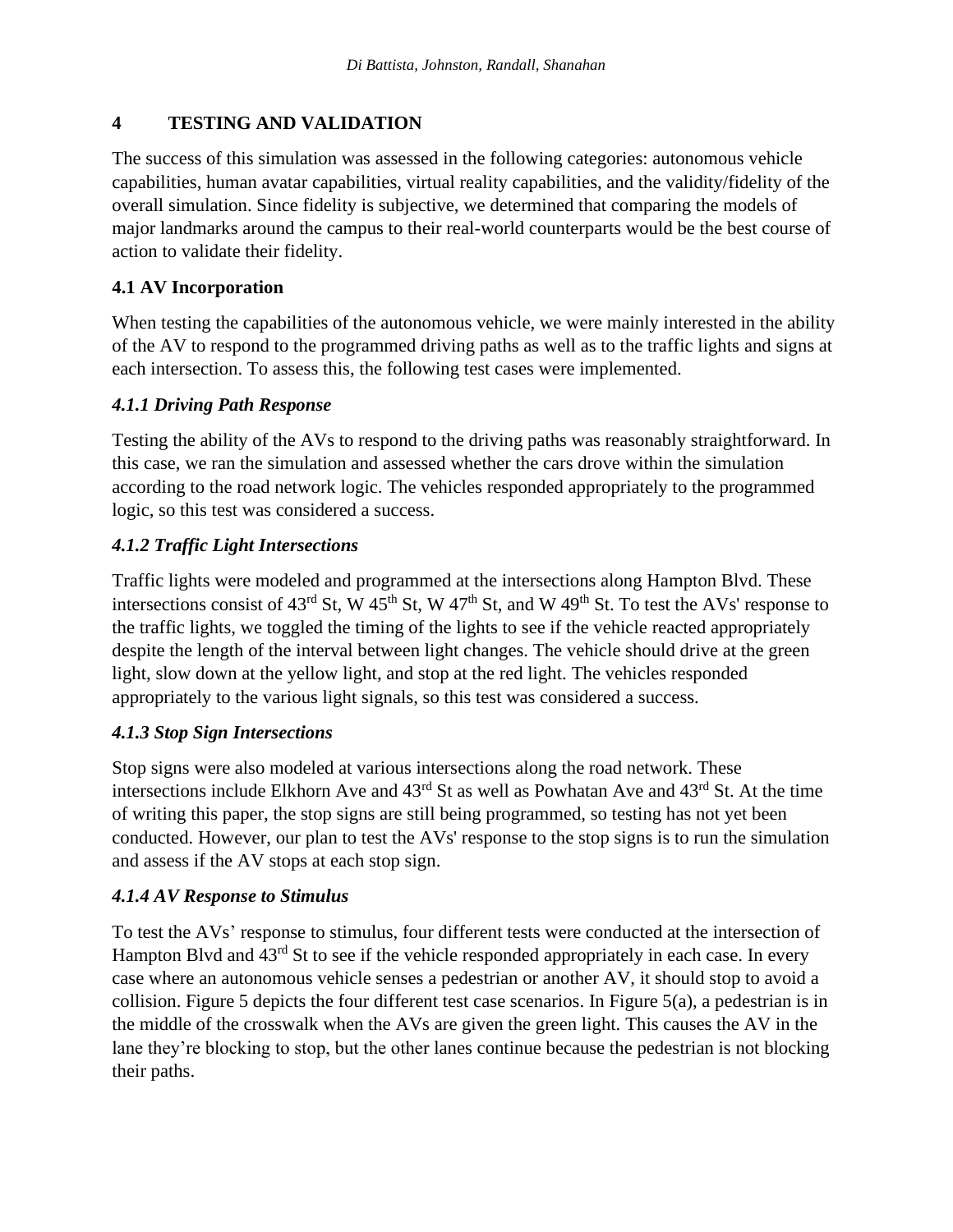Figure 5(b) shows a pedestrian standing in the middle of the intersection when the AVs are given the green light. The first AV senses the pedestrian and stops, while the other AVs sense that an AV in front of it has stopped and also stop to avoid a collision. In Figure 5(c), a pedestrian is standing in the path of a vehicle that stops to avoid hitting them. Shortly after, two other vehicles are given the green light, and they also stop in front of the pedestrian, surrounding it with three vehicles. In Figure 5(d), you can see a pedestrian blocking a single lane while the other lane next to it can still continue through the light because the pedestrian is not blocking their path. The AVs responded appropriately in all four test cases, so they were all considered a success.



 **(a) Test Case 1 (b) Test Case 2**













# **4.2 Human Avatar Incorporation**

When testing the capabilities of the human avatar, we were mainly interested in the ability of the avatar to respond to the AV and the inputs of the keyboard. To assess this, the following test cases were implemented.

# *4.2.1 Avatar Response to Movement Input*

In this test case, we assessed if the avatar moved in the appropriate direction when pressing each key. The avatar should move forward when pressing the up key or W key. When pressing the left key or A key, the avatar should rotate to the left.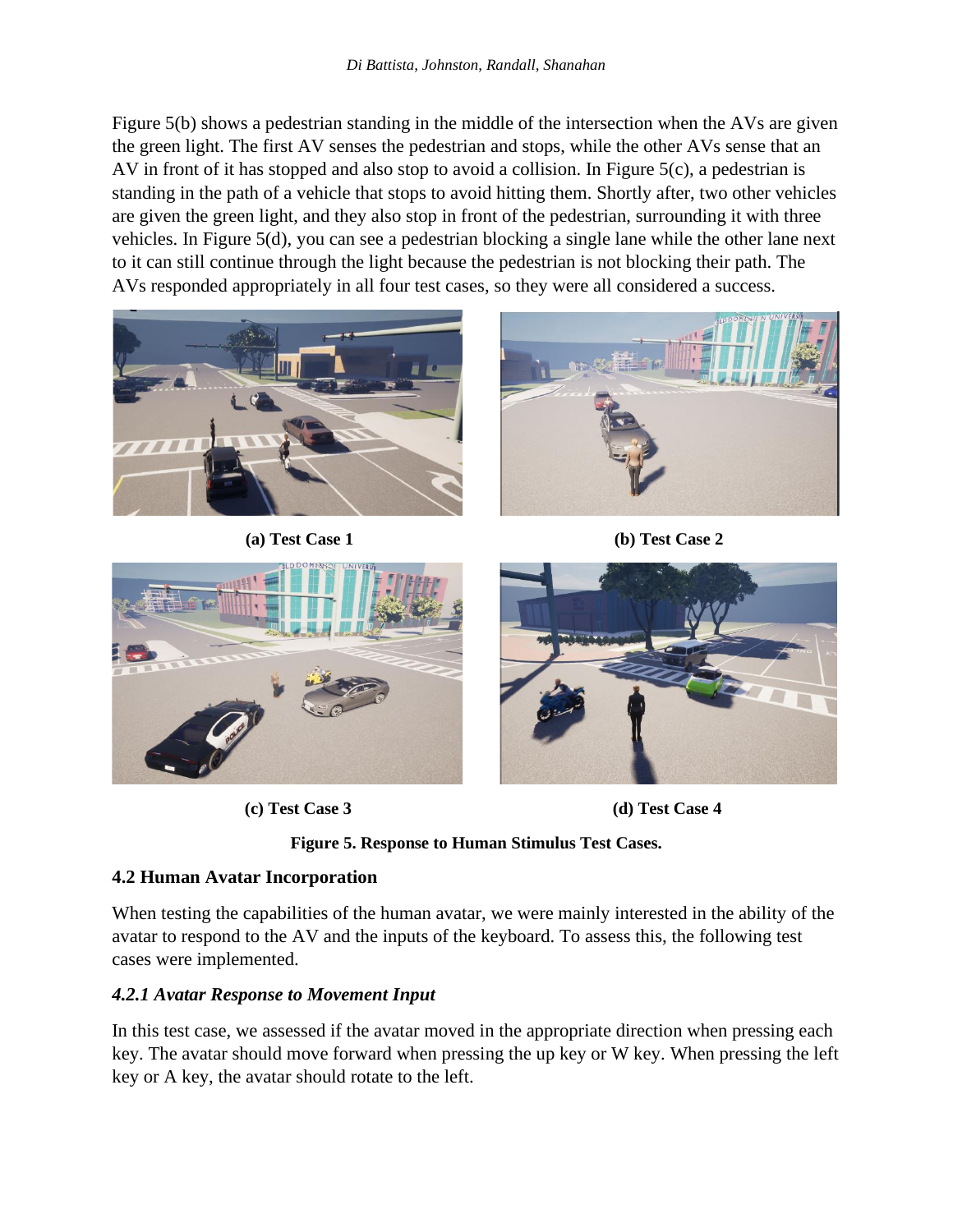The avatar should rotate to the right when pressing the right key or D key. The avatar should run when pressing the shift key, and the avatar should jump when pressing the spacebar. The avatar responded appropriately to all keyed inputs, so this test was considered a success.

#### *4.2.2 Avatar Response to AV Stimulus*

In this test case, we assessed whether the human avatar recognized and responded appropriately when interacting with an autonomous vehicle. A new avatar must be spawned into the simulation when the pedestrian touches the AV or vice versa. The avatar responded appropriately, so this test was considered a success. It should be noted that this functionality could potentially be considered a bug rather than a feature in some cases. For example, when the human avatar touches a vehicle, no matter the vehicle's speed, the avatar "dies" and must be re-spawned to continue in the simulation.

#### **4.3 Virtual Reality Capabilities**

When testing the capabilities of the virtual reality headset, we were mainly interested in the hardware components displaying the simulation appropriately, as well as the avatar controls responding correctly to the inputs of either the headset or the joystick controller. To assess this, the following test cases were implemented.

#### *4.3.1 Hardware Integration*

When testing the hardware, we assessed the ability of the headset to display the simulation appropriately. In other words, does the display of the user wearing the headset match what is seen on the monitor when the simulation is running? To test this, we connected the headset and ran the simulation. The display was identical on both the headset and the monitor, so this test was considered a success.

## *4.3.2 VR Avatar Controls*

To test the visual capabilities of the VR headset, we assessed the ability of a user to look around and move around using the headset. The main question we are answering here is, does the VR headset appropriately track the user's head and body movement and translate it to the simulation? To test this, we ran the simulation with a human user operating the headset while vehicles were navigating through the road network. The user can freely look around and roam the map under the assumption that they are in an open area indoors, so this test was considered a success.

## **4.4 Fidelity**

Once each simulation component was tested, the simulation's fidelity was then assessed by comparing the virtual models of major campus landmarks to their real-world counterparts. Figure 6 shows side-by-side comparisons of the Darden Education Building, the Barry Arts Museum, the New Chemistry Building, and a bird's eye view of 43rd St. In each of the figures, you can see the strong resemblance between the virtual and real-world buildings or streets. The main pieces to point out are the unique architecture and lettering on each building and the placement of houses, trees, fencing, and more along 43rd St.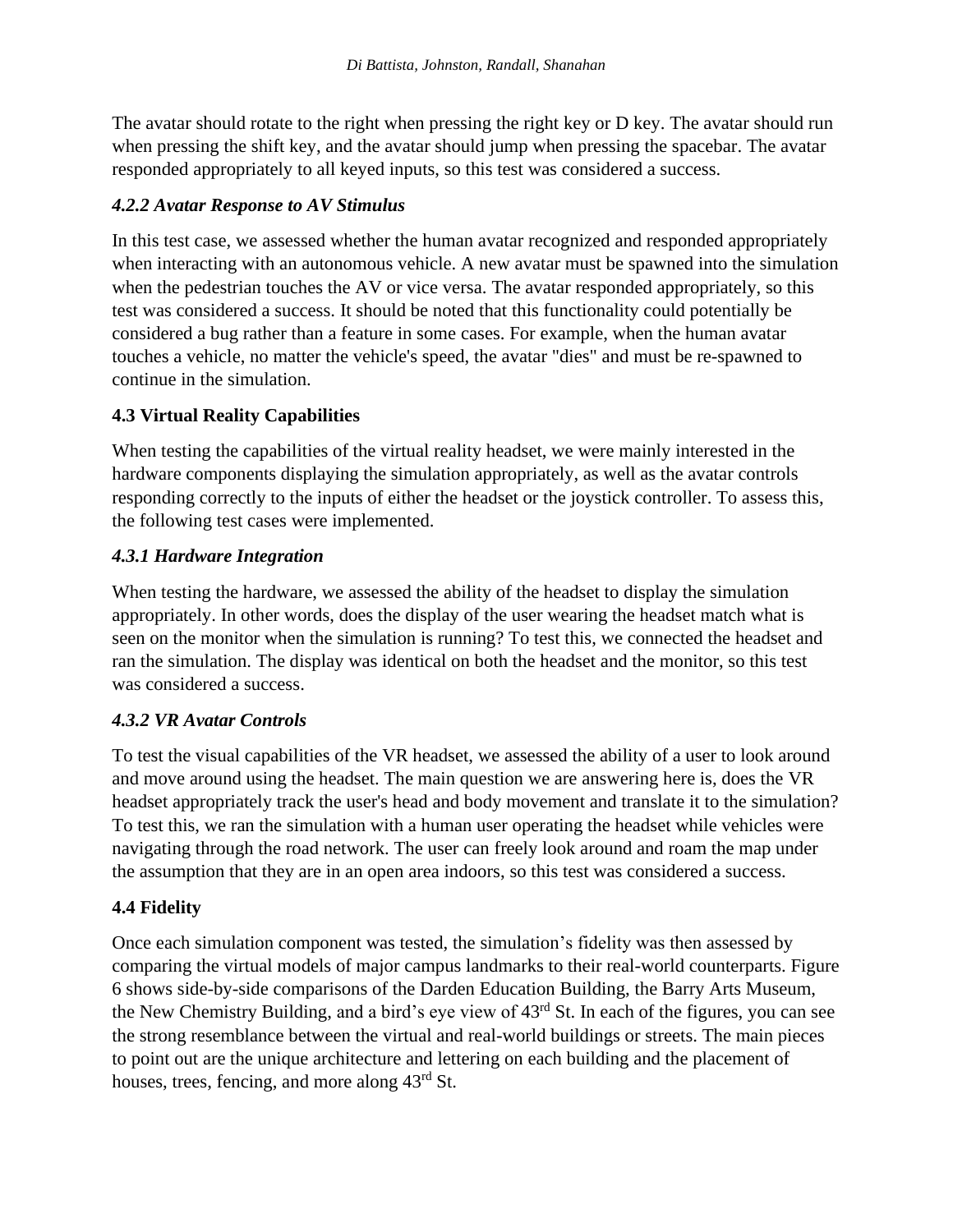









**(a) Virtual Darden Education Building (b) Real World Darden Education Building**



**(c) Virtual Barry Arts Museum (d) Real World Barry Arts Museum**



 **(e) Virtual Chemistry Building (f) Real World Chemistry Building**



**(g) Virtual 43rd St View (h) Real World 43rd St View**

**Figure 6. Virtual Models and Real-World Comparisons.**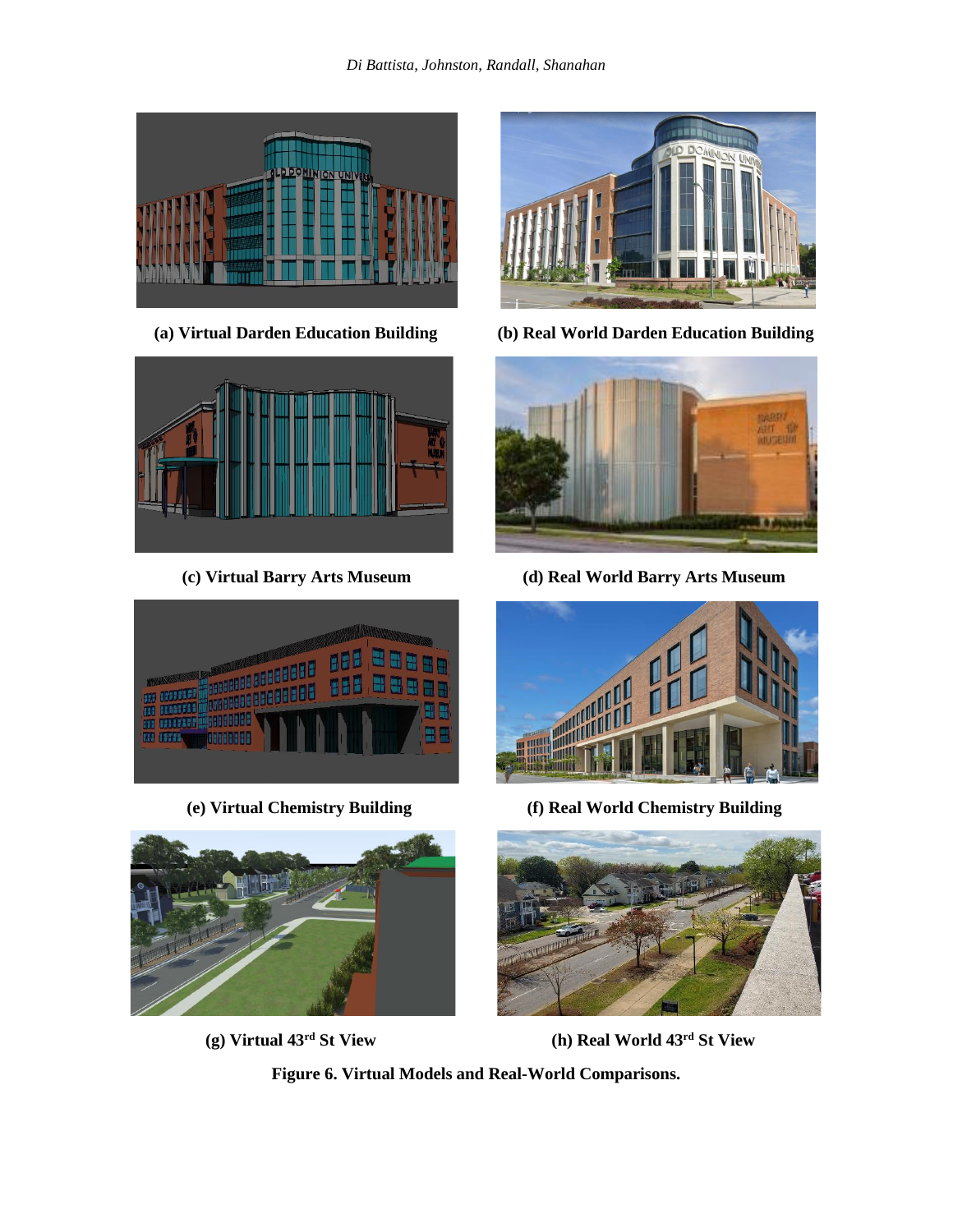## **5 CONCLUSION**

Our team identified a need in the AV research field for a method to more safely and efficiently test the interactions between human pedestrians and autonomous vehicles. To provide support for these studies, we developed a high-fidelity simulation framework modeled after Old Dominion University's campus. Our simulation framework allows users to insert a pedestrian avatar into the simulation environment to interact with the autonomous vehicle and vice versa via a virtual reality headset for experiencing the simulation. As the simulation framework is under the final assessment stage, we expect more updates will be available shortly. This project was focused on a single pedestrian user and therefore can be further extended for multi-user engagement in future work. This will enable more pedestrian-AV research that involves multiple pedestrians.

## **6 ACKNOWLEDGEMENTS**

We want to acknowledge our capstone professors Dr. Michel Audette and Dr. Hong Yang, as well as Dr. Yuzhong Shen, who worked alongside Dr. Yang as our project advisors. The mentorship these professors have provided has been invaluable for our project and will continue to reflect in our work as we move into our careers – whether continuing in academia or entering the workforce. We would also like to thank Zizheng Yan, a graduate student in the Computational Modeling and Simulation Engineering program who provided invaluable knowledge and guidance throughout the research and development of this simulation framework.

## **7 AUTHOR BIOGRAPHIES**

**JOHN DI BATTISTA** is a senior at Old Dominion University. He is a Modeling and Simulation Engineering major with a minor in Computer Science. He has built expertise in several 3D modeling and physics simulation software alongside the Modeling and Simulation curriculum programs. Upon graduating, John will be working full-time as a test analyst for Aermor. [jdiba001@odu.edu.](mailto:jdiba001@odu.edu)

**CHRISTIAN JOHNSTON** is a senior in Old Dominion University's Computational Modeling and Simulation Engineering program. While studying at ODU, Christian is working part-time as an intern at Gryphon Technologies assisting the Model-Based Systems Engineering department. Upon graduation, Christian will be working full-time with ManTech, who absorbed Gryphon Technologies in 2021. [cjohn083@odu.edu.](mailto:cjohn083@odu.edu)

**VALERIE RANDALL** is a senior in Old Dominion University's Computational Modeling and Simulation Engineering program. While studying at ODU, she works part-time as a modeling and simulation engineering intern with SAIC supporting the Department of Homeland Security. Upon graduation, she will continue her work with SAIC full-time. [vrand002@odu.edu.](mailto:vrand002@odu.edu)

**JACKSON SHANAHAN** is a senior in Old Dominion University's Computational Modeling and Simulation Engineering program. Jackson is currently enlisted in the United States Marine Corps Reserves as a Heavy Equipment Operator and works part-time in the service industry. Upon graduation, he seeks full-time employment with the Marine Corps Warfighting Center in Quantico, Virginia, USA. [jshan001@odu.edu.](mailto:jshan001@odu.edu)